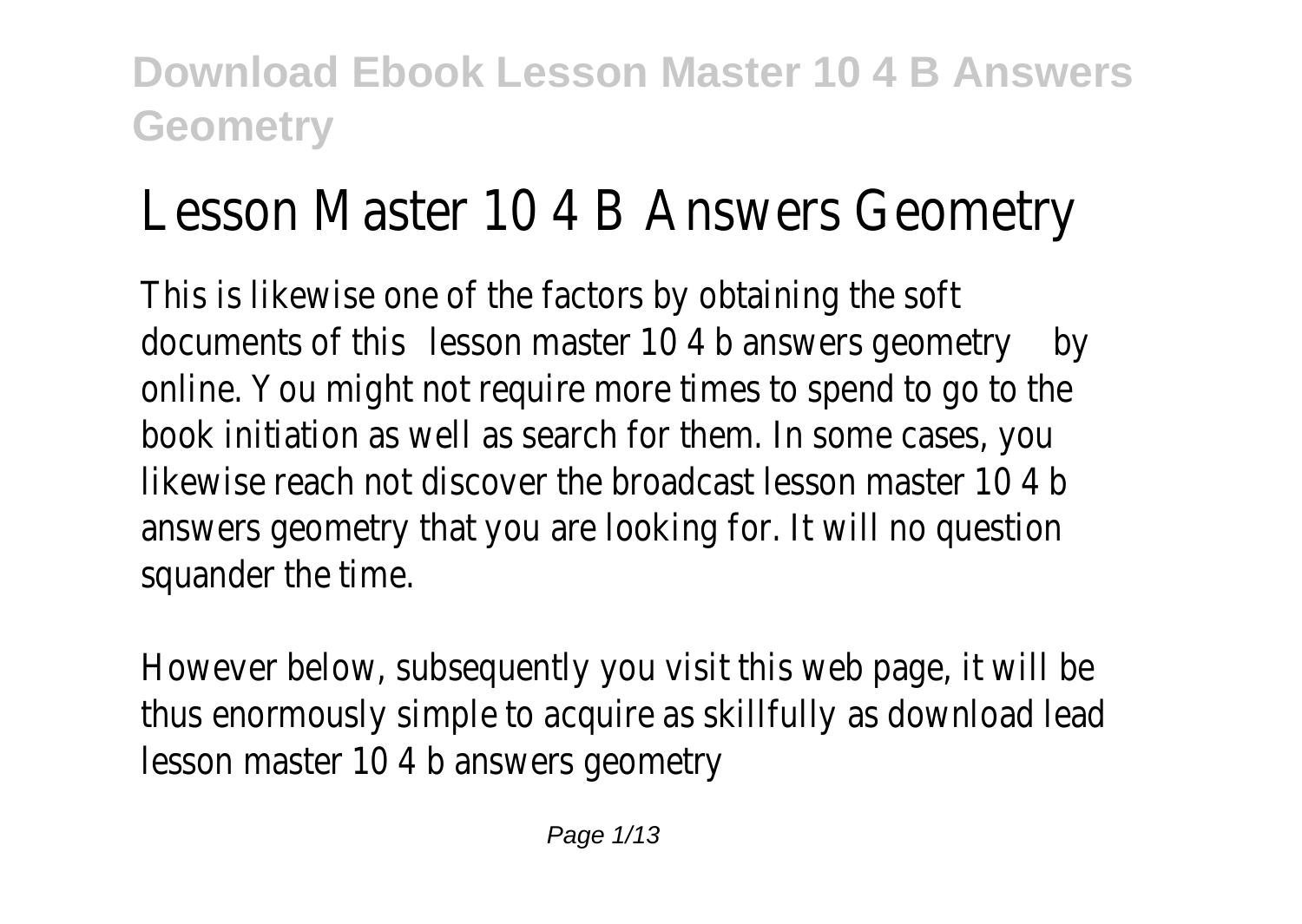It will not bow to many get older as we notify before. You can realize it even if law something else at home and even in your workplace. correspondingly easy! So, are you question? Just exercise just what we offer under as with ease as besine when  $\epsilon$ master 10 4 b answers geomet that you like to read!

OpenLibrary is a not for profit and an open source website that allows to get access to obsolete books from the internet archive and even get information on nearly any book that has been written. It is sort of a Wikipedia that will at least provide you with references related to the book you are looking for like, where you can get the book online or offline, even if it doesn't store itself. Therefore, if you know a book that's not listed you  $P$ age  $2/13$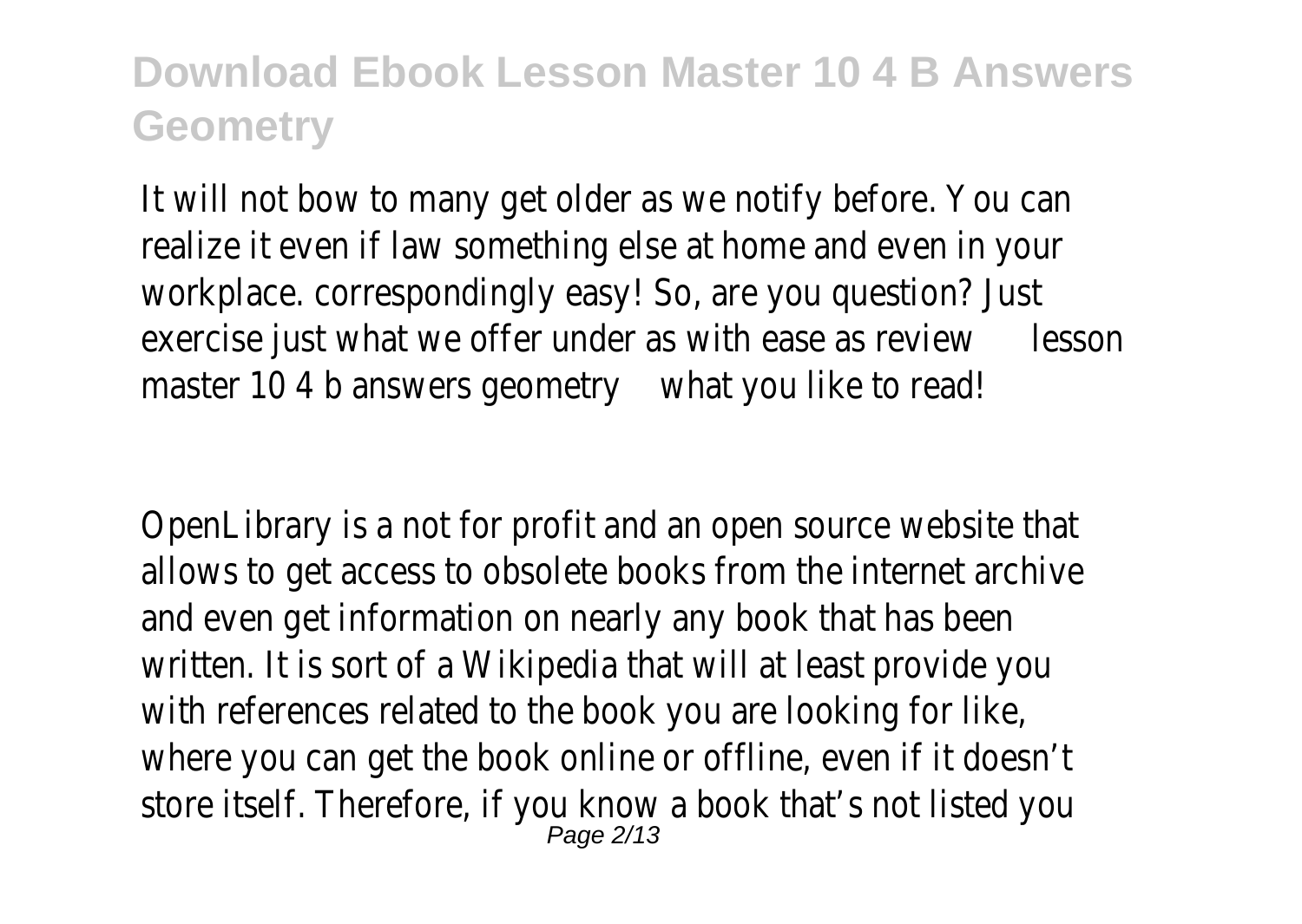can simply add the information on the site.

Chapter 3 - Mr. Brengosz's Website - Google www.masd.k12.wi.us

www.masd.k12.wi.us

Lesson 10.2 Practice Level B 1. minor arc 2. minor arc 3. semicircle 4. major arc 5. major arc 6. semicircle 7. minor arc 8. major arc 9, 428 10, 748 11, 2868 12, 1168 13, 3188 14, 1388 1 2228 16. 2448 17. 1388 18. 1808

8-4B Lesson Master - Amazon S3 Lesson Master PROPERTIES Objective G In 1–5, solve. 1. 20x Page 3/13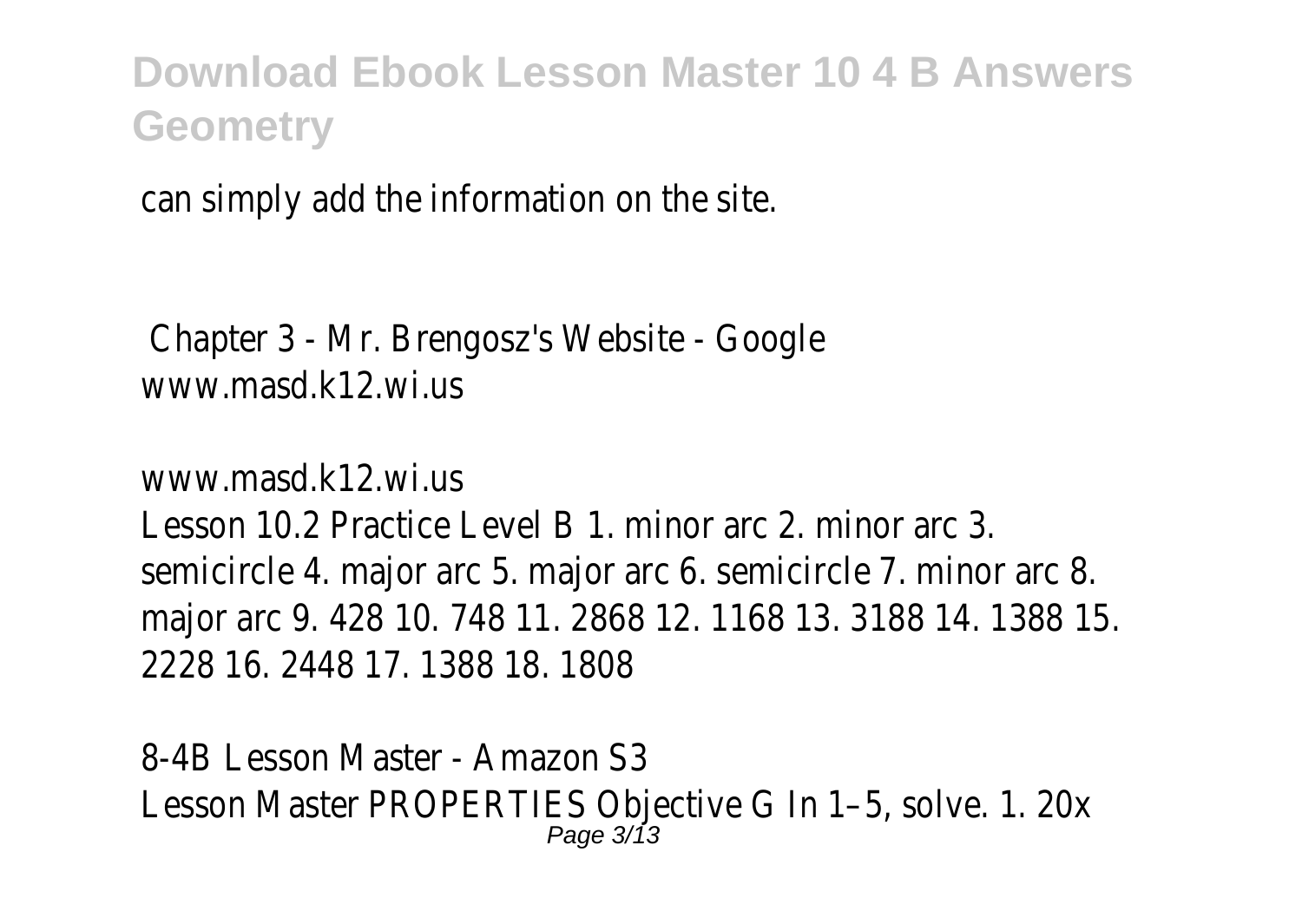$- 6 = 20(x - 0.2)$  2.  $10x - 5 = 5(2x + 0.5)$  3.  $?2(x + 0.5) = ?2(x - 5)$  $8(0.5x - 2) = 3(x + 5)$  5.  $25(2x - 5) = 10(4x + 1) + 10x$  6. Explain why  $7y - 1 = 7(y + 2)$  has no real solutions. 7. Describe the solution to  $5x + 3 < 5x - 1$ . 8. Describe the solution to  $2x + 3 > 2$  $-1.9$ 

Name LESSON MASTER 2-1 Questions on SPUR Objectives GET SOCIAL! 501 W. University • Rochester, Michigan 48307 • 248.726.3000

Answer Key

Mr. Brengosz's Website. Search this site. Welcome to the Website of Mr. Brengosz! Advanced Algebra. Calendar. Homework Answers. Algebra Review Unit. Chapter 10 [Trig] Page 4/13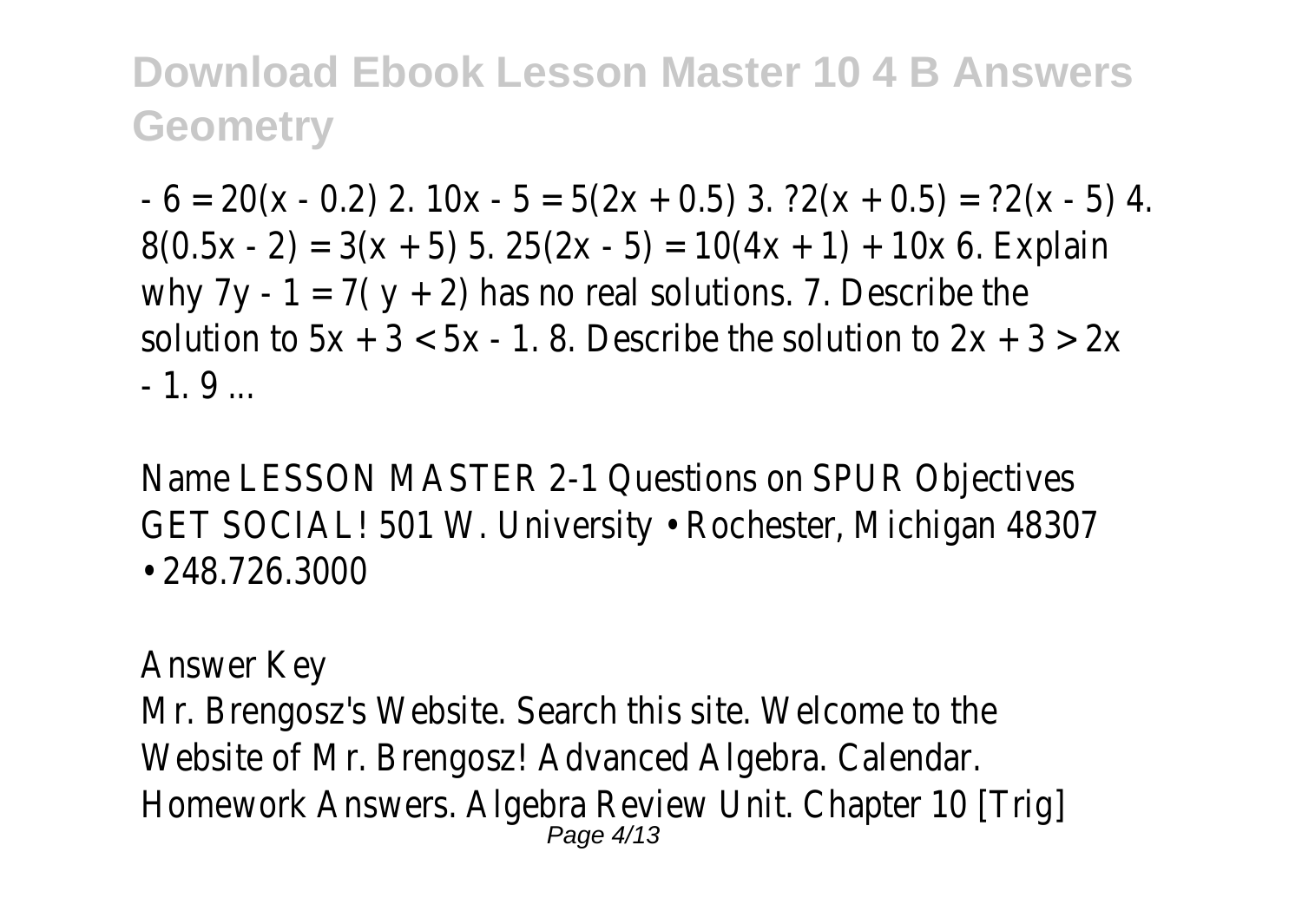Chapter 10 [Unit Circle] Chapter 11. Chapter 2. ... Jan 25, 2016, 10:01 AM: Nick Brengosz: ?: Lesson Master 8-1B Answer Key.pdf

Chapter 8 - Mr. Brengosz's Website - Google Sites View Test Prep - Lesson Masters-B (1) from HISTORY AP WORLD at Olympian High. Name LESSON MASTER 9-1 B Questions on SPUR Objectives Vocabulary 1. Write the general equation for an exponential

Answers for LESSON 1-1 pages 6–12 Mr. Brengosz's Website. Search this site. Welcome to the Website of Mr. Brengosz! Advanced Algebra. Calendar. Homework Answers. Algebra Review Unit. Chapter 10 [Trig] Page 5/13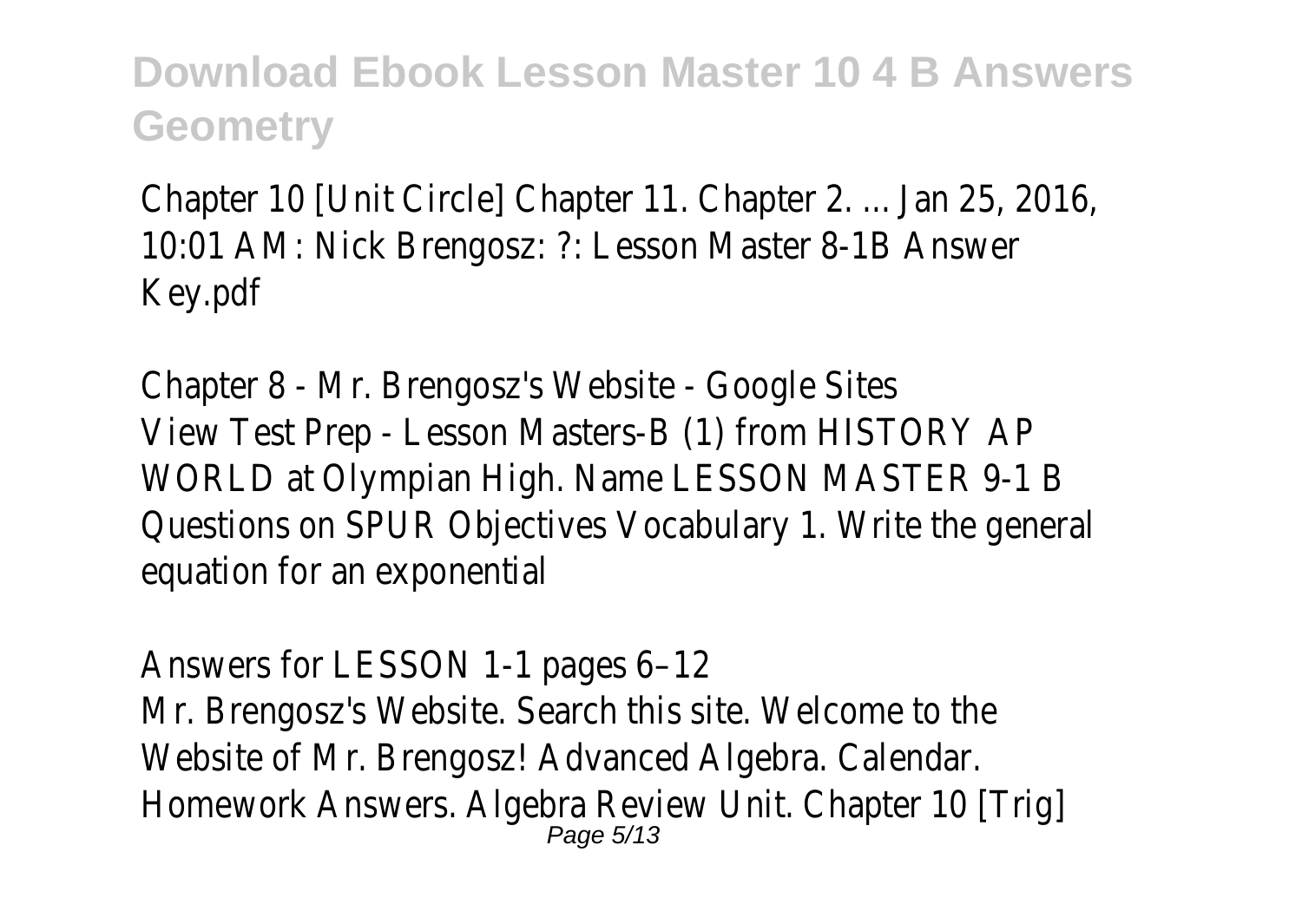Chapter 10 [Unit Circle] Chapter 11. Chapter 2. Chapter 3. ... Lesson Master 1-3B & Lesson Master 1-4B Answer Key.pdf

10-4B Lesson Master Questions on SPUR Objectives 4-0X Lesson Master Questions on SPUR Objectives See Student Edition pages 246–249 for objectives. 4-4B VOCABULARY 1. De? ne the composite of two transformations S and T. 2. a. De? ne translation. b. What is the magnitude of a translation? c. What is the direction of a translation?

Name LESSON MASTER 1-1 Questions on SPUR Objectives Name LESSON MASTER Properties Objective B In 1 and 2, an equa tion f or an e xponential function is g iven. a. State the function's domain. b. State the function's range. 1. 2. a. a. b. b. Page 6/13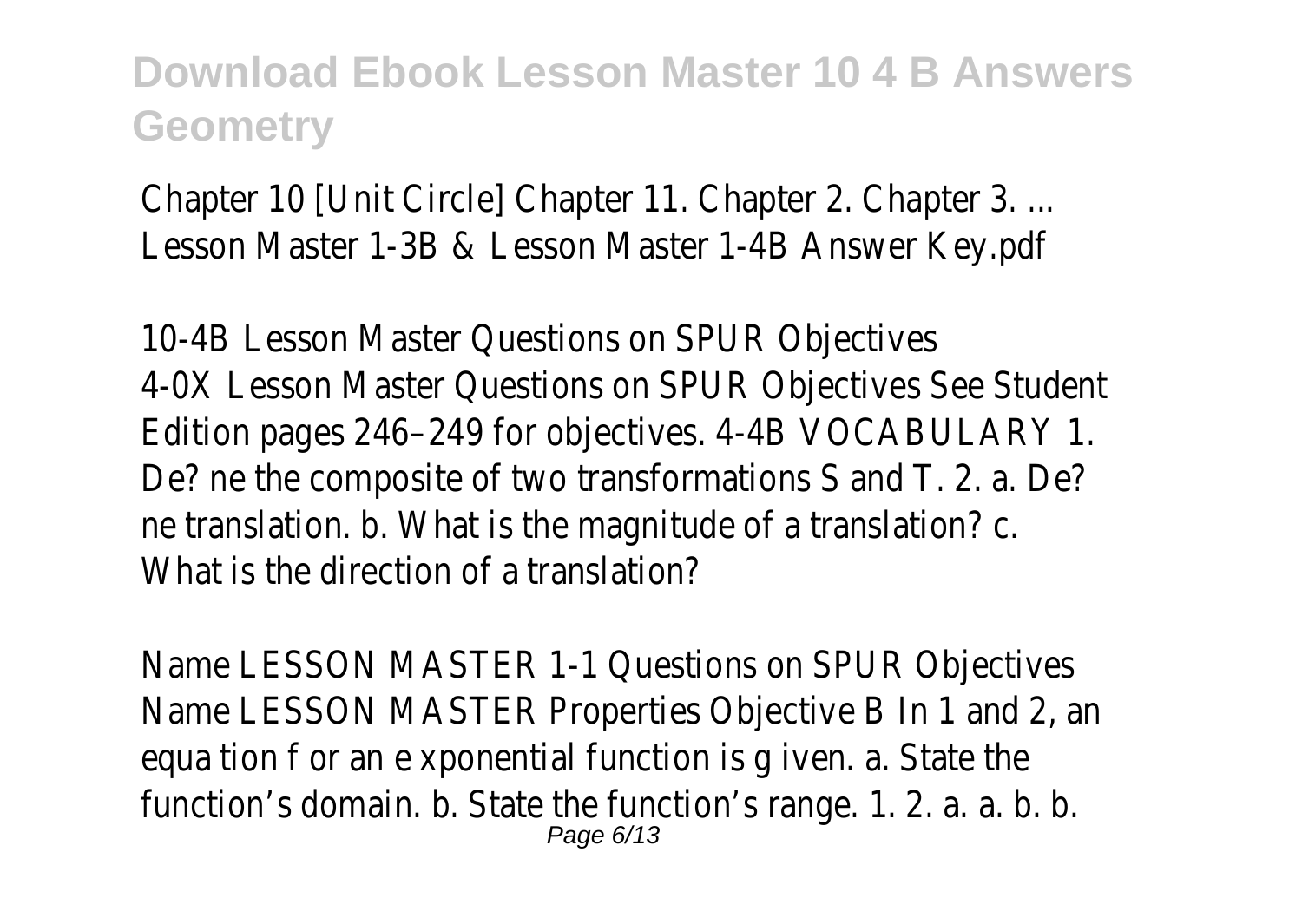Properties Objective D In 3–6, consider an e xponential function a iven by the equa tion

10-4B Lesson Master - Amazon S3 10-4B Lesson Master USES Objective G 1. Ward and June have a dog. Ward walks the dog every Tuesday, Wednesday, and

Thursday morning. June walks the dog every Monday, Friday, Saturday, and Sunday morning. a. If a weekday is randomly chosen, what is the probability that Ward will walk the dog that morning? b.

4-6B Lesson Master - Highlands High School View Lesson Masters-B.pdf from MATH 1220-1 at East Grand Rapids High School. Name LESSON MASTER Questions on Page 7/13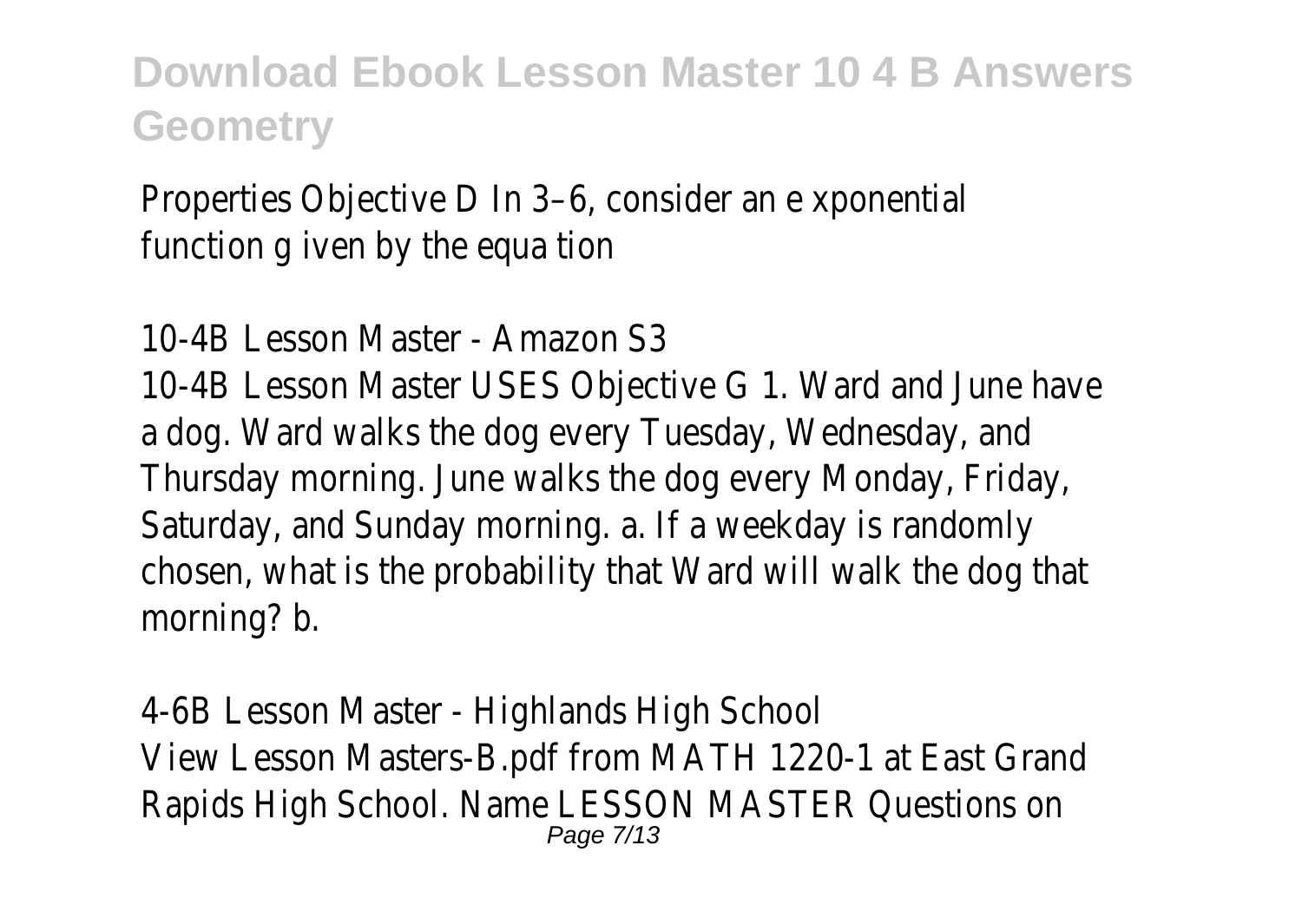SPUR Objectives 6-1 B Vocabulary In 13, match the equation or expression with the English

Rochester Community Schools - Lesson Master Review Answers Lesson Master SKILLS Objectives A and B In 1 and 2, rewrite without negative exponents. 1. x ?3 2· ?4y 2. 3a b?5 In 3–8, rewrite: a. without fractions; b. without negative exponents. 3. 32 c ?4 16 c 2 4.

Lesson Masters-B.pdf - Name LESSON MASTER Questions on

...

Lesson Master 102B Answers 1a) angle of depression 1b) angle of elevation 1c) alternate interior angles 1d) They are of equal Page 8/13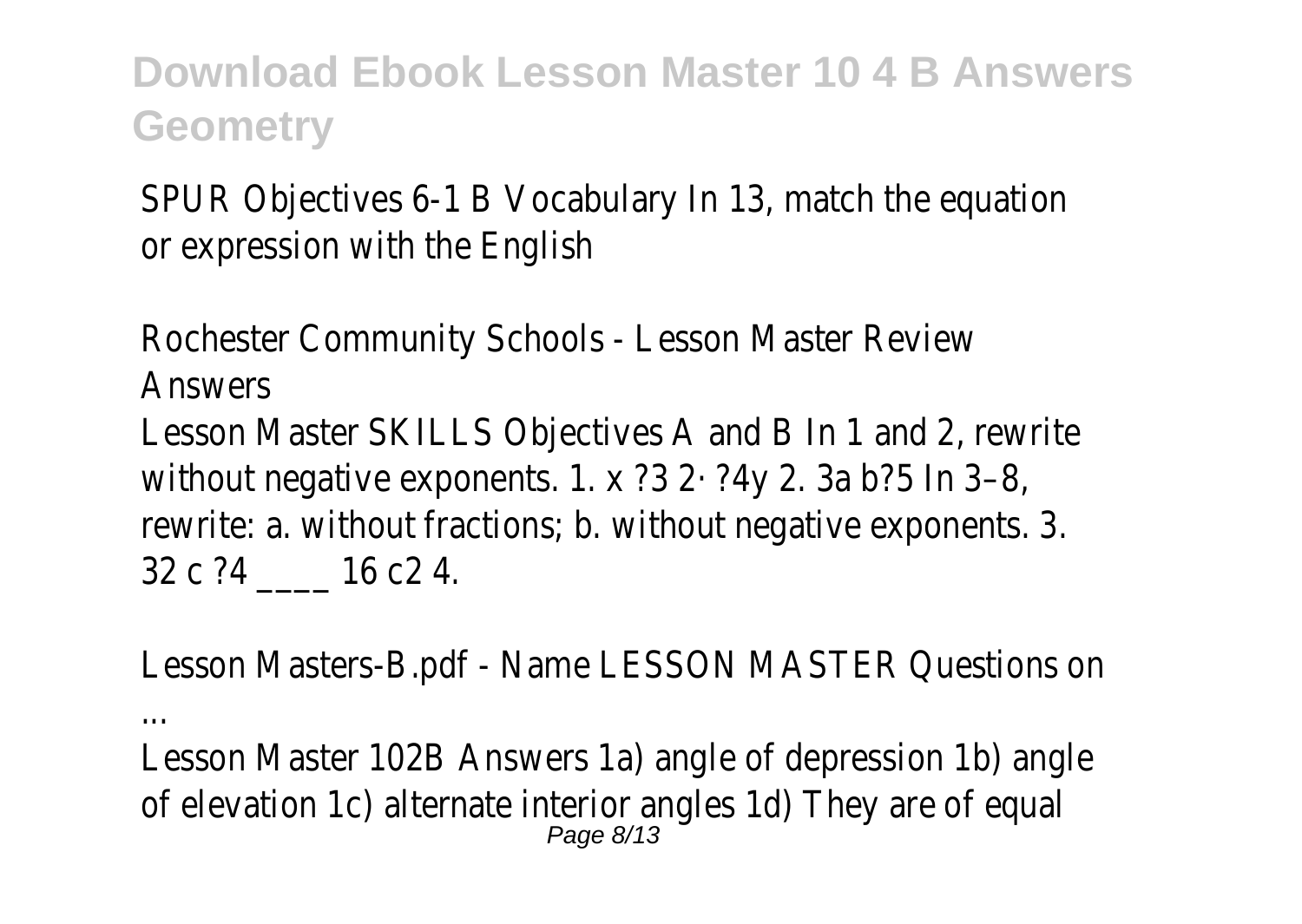measure.

Lesson Masters-B (1) - Name LESSON MASTER 9-1 B Questions ...

10 and 16 b. 4 and 12 alternate exterior angles corresponding angles c. 12 and 13 d. 3 and 9 consecutive interior angles alternate interior angles Use the figure in the Example for Exercises 1–12. Name the transversal that forms each pair of angles. 1. ... 4) (4 10) Answers (Lesson 3-2)

Lesson Master 102B Answers - Arrowhead High School Title: Untitled Subject: SMART Board Interactive Whiteboard Notes Keywords: Notes,Whiteboard,Whiteboard Page,Notebook software,Notebook,PDF,SMART,SMART Page  $9/13$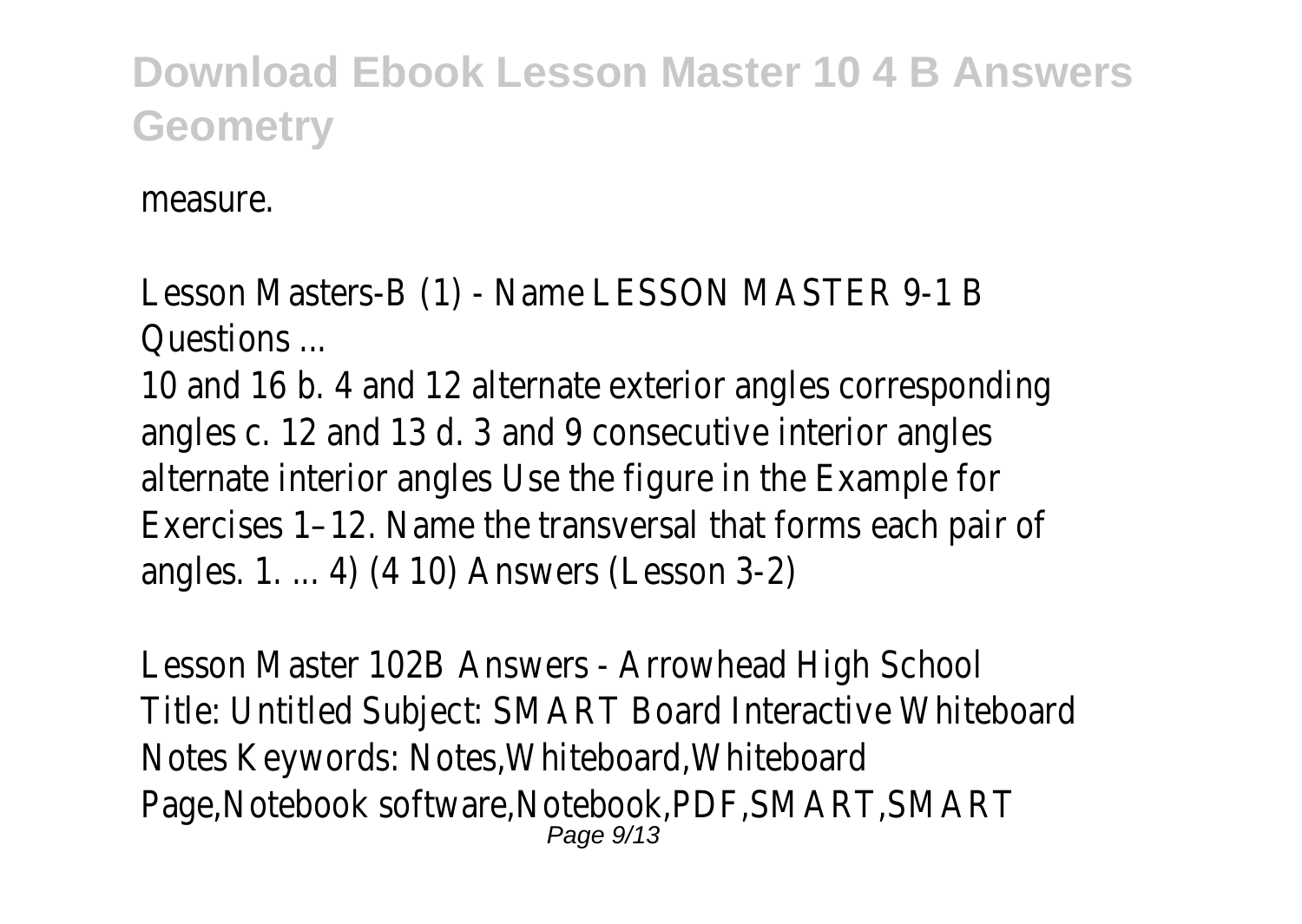Technologies ...

Lesson Masters - nhvweb.net Name LESSON MASTER Skills Objective A 1. Find two dif ferent measures of center for the data given in the stemplot at the right. 2. Stuart Dent has scored 75, 85, 76, 92, and 87 on his ? rst ?ve tests.

Lesson Master 84B Answers - Arrowhead High School 22. 10 23 a. 4 b. More students have 4 pairs of jeans than any other number. 24. Sample: The differences between the projected median ages in Florida and Pennsylvania is 3.3, or only 7.8% of 42. However, the ... b. No Answers for LESSON 1-4 pages 29–37 page 2 Functions, Sta tistics, Page 10/13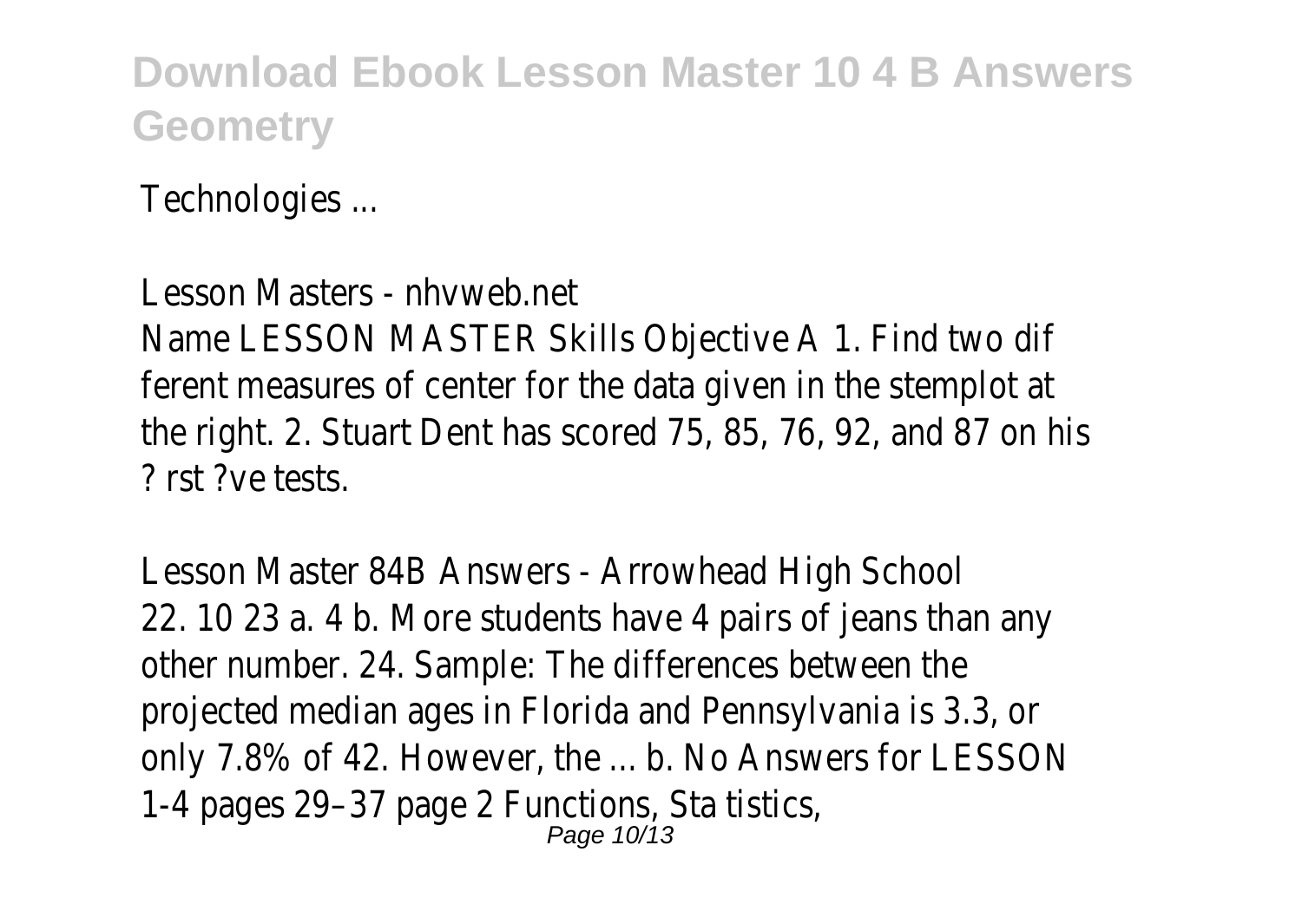#### Lesson Master 10 4 B

Lesson Master SKILLS Objective B In 1–9, fi nd the volume of the fi gure. 1. 2. 3. 15 triangular pyramid 10 8 12 right cone 9 28' 34' 40' rectangular pyramid 4. 5. 6. 16 14 right square pyramid 26 cone with circumference of base 36? 9 octagonal pyramid with base area of 180 7. 8. The height of the trapezoidal 9.

4-4B 4-0X Lesson Master - Miss Barker's Site LESSON MASTER Uses Objective D In 1 and 2, consider the following scenario:A soft-drink company tests its new strawberry lemonade by releasing it to a mid-size city. After a Page 11/13